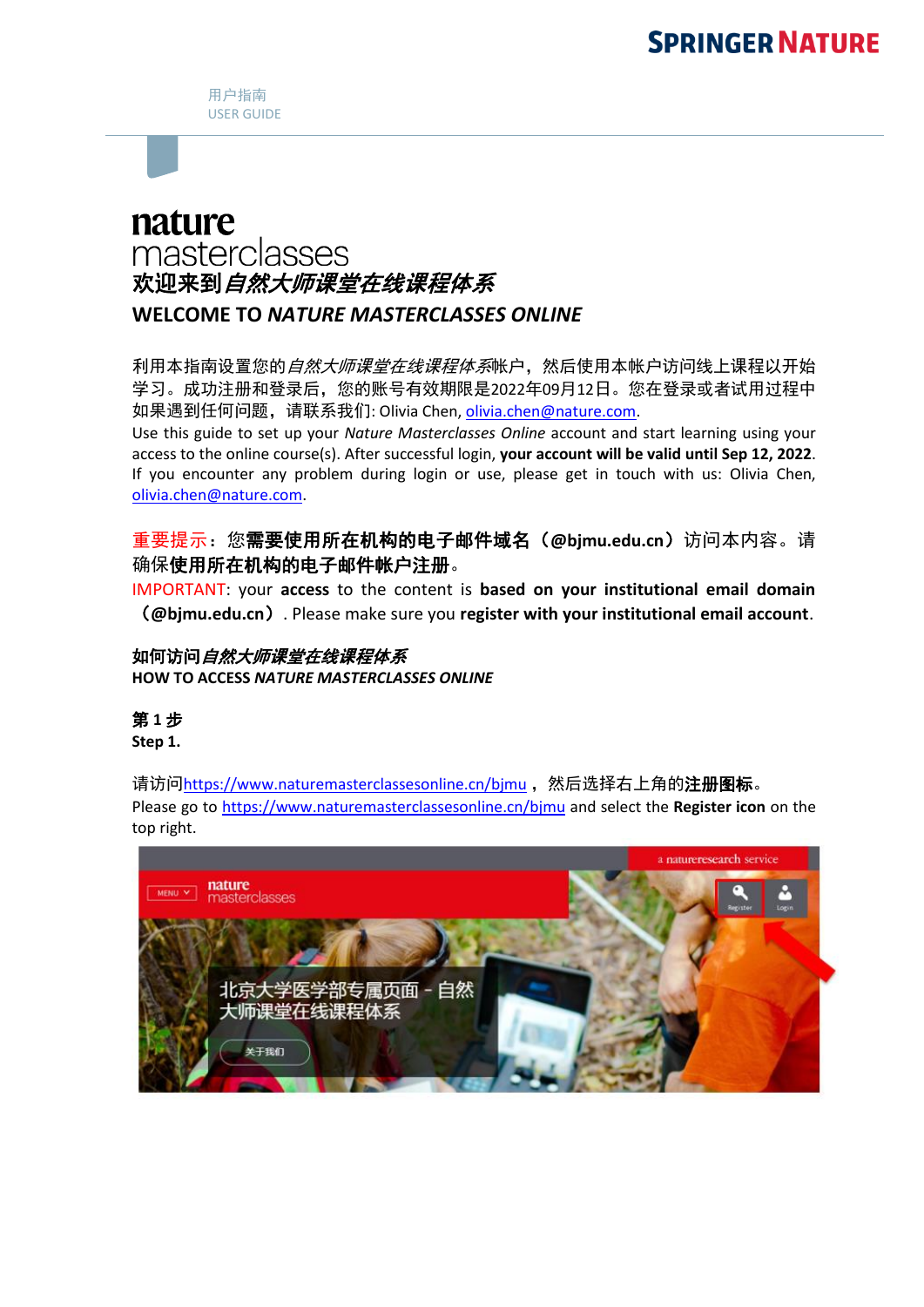## 第 **2** 步

**Step 2.**

输入您所在机构的电子邮箱(电子邮件域名:**@bjmu.edu.cn**)、设置密码,然后点击 "注册"(Register)。

Enter your **institutional email (email domain:@bjmu.edu.cn)**, set a password, and click 'Register'.

注册

| 点击下方的"发送",即表示我同意自然大师课堂在线 [麦克米伦信息咨询服务 ( 上<br>海 ) 有限公司] 使用我的信息就我选择的线上培训课程相关事宜与我沟通。个人信息 |
|--------------------------------------------------------------------------------------|
|                                                                                      |
|                                                                                      |
|                                                                                      |
|                                                                                      |

第 **3** 步

**Step 3.**

屏幕上将出现一条消息,提示您查看收件箱。 A message will prompt you to check your email inbox.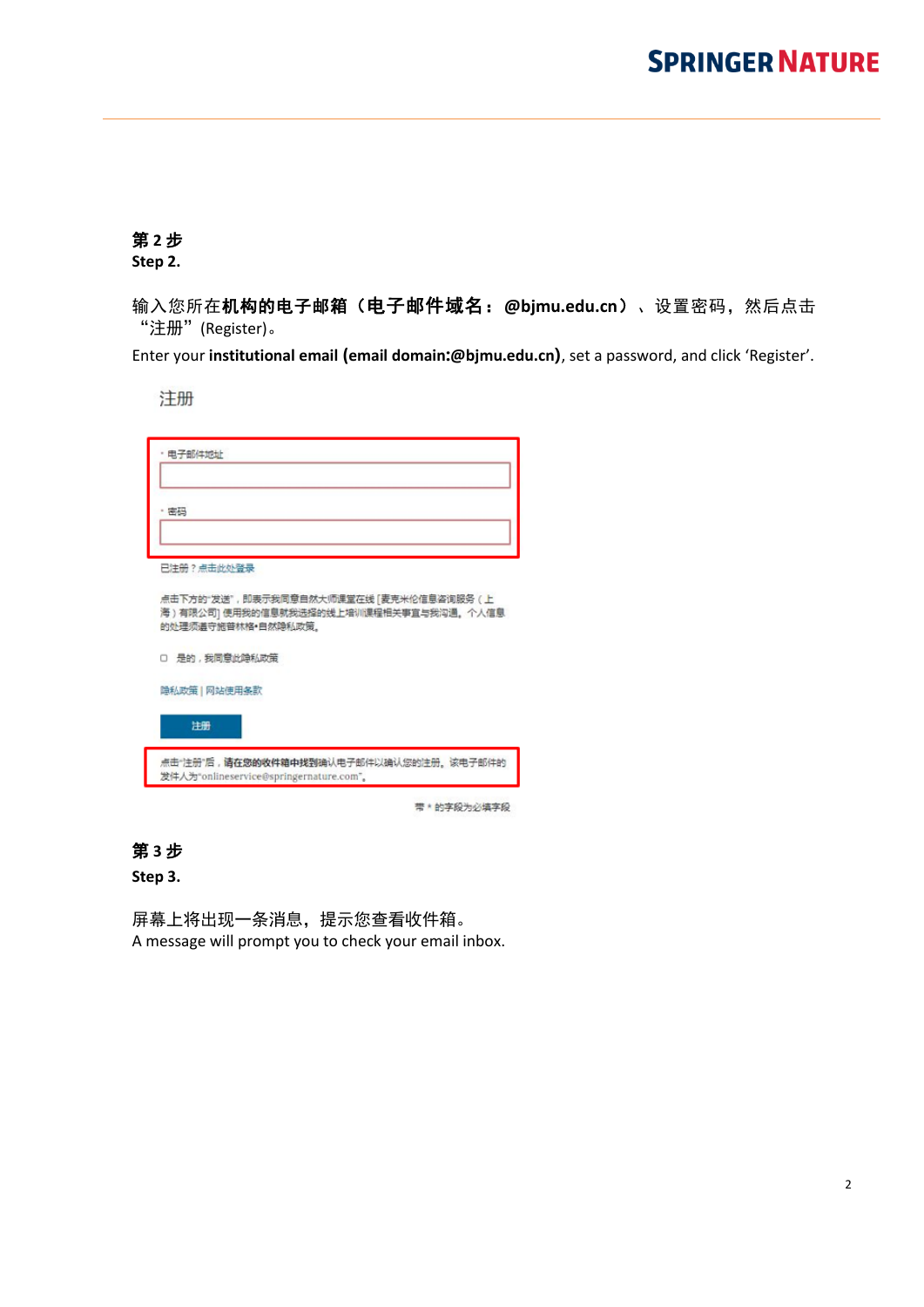

您应能收到一封由"线上服务"(Online Services) 发来的电子邮件。请**点击邮件中的确认链接**。 点击"确认立即注册"(Confirm registration now) 后,您将被重定向至*自然大师课堂在线课程 体系*网站。这表示您已完成注册。

You should have an email from Online Services. Please **click on the confirmation link** in the email. Once you have clicked "**Confirm registration now**", you will be re-directed to the *Nature Masterclasses Online* site. That's your registration done.

This link is valid until 30 days from the registration date.

|                                         | a natureresearch service |             |              |
|-----------------------------------------|--------------------------|-------------|--------------|
| nature<br>$\checkmark$<br>masterclasses |                          | ŀ<br>Logout | ٩<br>My page |

## 第 **4** 步

#### **Step 4.**

现在,您可以访问相应课程。选择*自然大师课堂在线课程体系*页面左上角的"**菜单**"按钮, 然后点击课程名称。

You can now navigate to the course. Select the '**Menu**' button in the top left corner of the *Nature Masterclasses Online* page and then click on the course name.

第 **5** 步 **Step 5.**